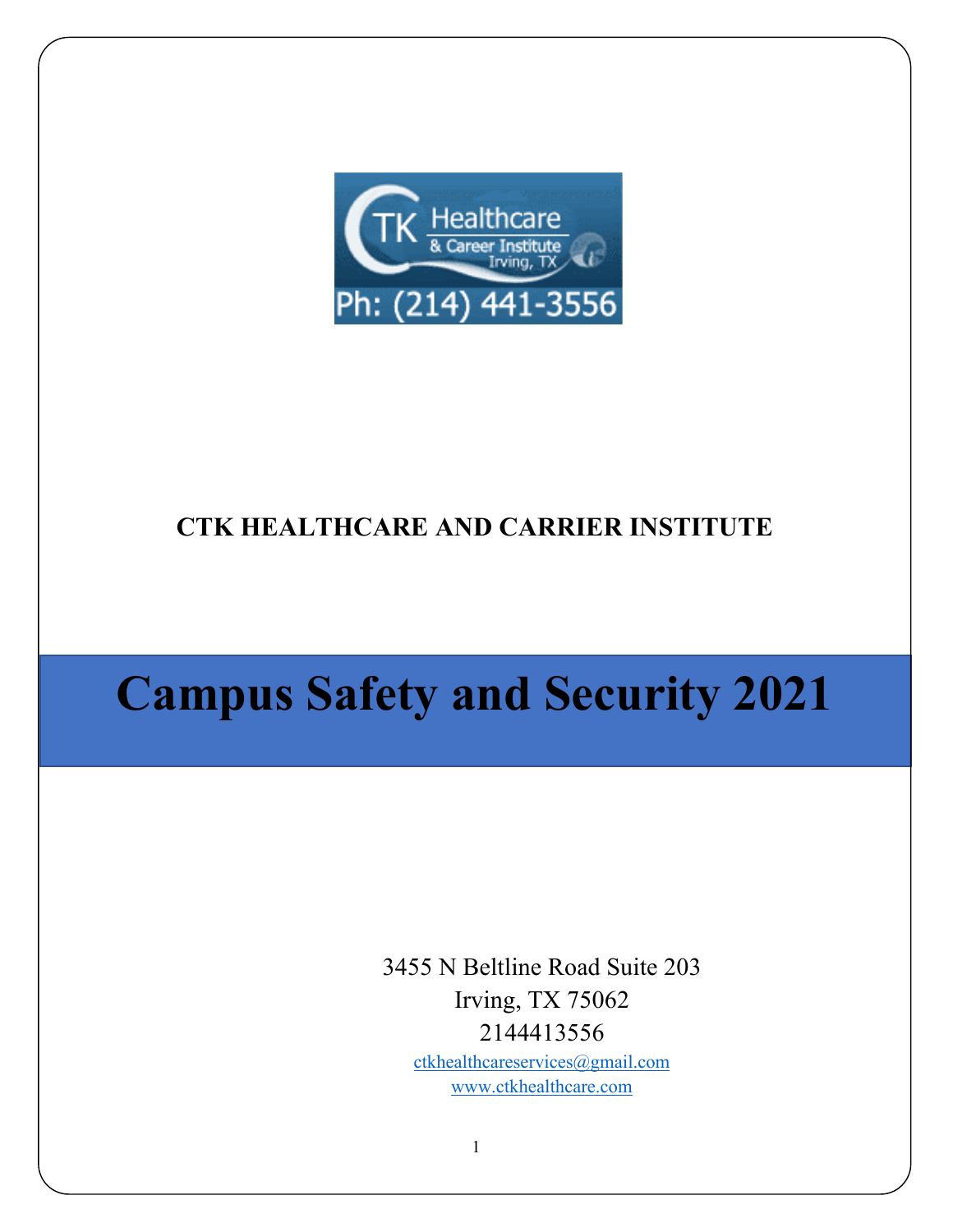### *Safety and Security Annual Survey Policy*

In 1990, Congress enacted the Crime Awareness and Campus Security Act of 1990 (Title II of Public Law 101- 542), which amended the Higher Education Act of 1965 (HEA). This act required all postsecondary institutions participating in HEA's Title IV student financial assistance programs to disclose campus crime statistics and security information. The act was amended in 1992, 1998 and 2000. The 1998 amendments renamed the law the Jeanne Clery Disclosure of Campus Security Policy and Campus Crime Statistics Act in memory of a student who was slain in her dorm room in 1986. It is generally referred to as the Clery Act.

On Aug. 14, 2008, the Higher Education Opportunity Act or HEOA (Public Law 110-315) reauthorized and expanded the Higher Education Act of 1965, as amended. HEOA amended the Clery Act and created additional safety- and security-related requirements for institutions. Specifically, it includes: "Any building or property owned or controlled by an institution within the same reasonably contiguous geographic area and used by the institution in direct support of, or in a manner related to, the institution's educational purposes, including residence halls; and Any building or property that is within or reasonably contiguous to the area identified in paragraph (1) of this definition, that is owned by the institution but controlled by another person, is frequently used by students, and supports institutional purposes (such as a food or other retail vendor)"[*U.S. Department of Education, Office of Postsecondary Education, The Handbook for Campus Safety and Security Reporting, 2016 Edition, Washington, D.C., 2016.]*

Safety and security of students is the primary concern of CTK Healthcare and Carrier Institute. CTK is committed to comply with safety and security guidelines set by Crime Awareness and Campus Security Act of 1990, Federal Law, State and Local Law. Firearms and other weapons are strictly prohibited across school properties as directed by the law and policies. CTK has zero tolerance policy against immortal conduct regarding verbal, sexual, and physical harassment of a fellow student or staff members as well as threat of physical violence against a fellow student or staff member.

#### *Procedure*

- **1. Responsibilities:**
- 1. School Director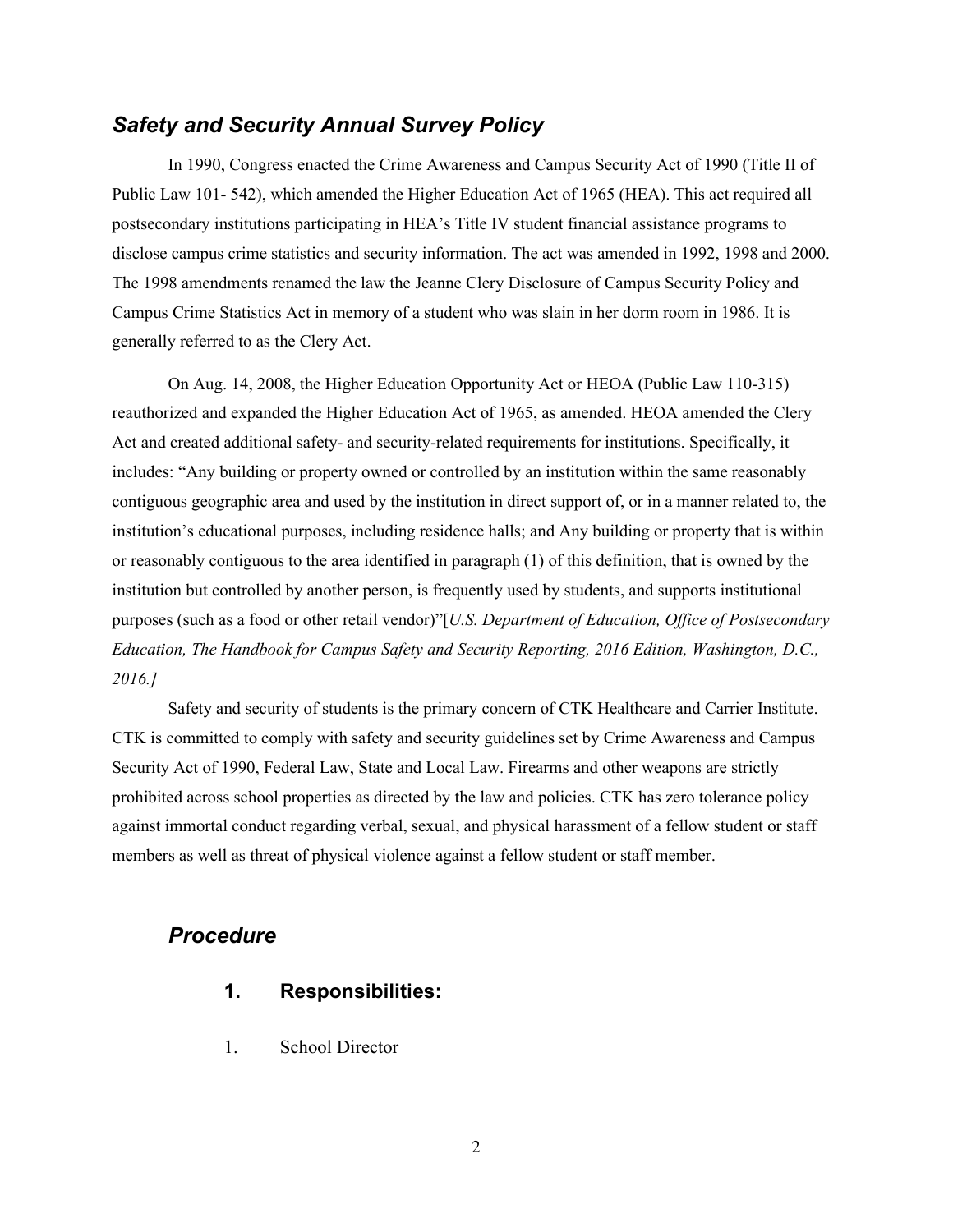- 1. Responsible for the recruitment of Campus Security Awareness (CSA) Coordinator and CSA Team
- 2. Define the scope and responsibilities of CSA Coordinator and Team
- 3. Oversee the activities of CAS Coordinator and Team
- 4. Evaluate all incidents reported by CSA Coordinator
- 5. Criminal incidents may be turned over to local authorities for further investigations.
- 6. Determine the sanction based on the nature of the incident
- 7. Prepare and distribute the annual security report by October 1
- 8. Held presentation to address dating violence, domestic violence, sexual assault, and stalking.
- 2. Campus Security Awareness Coordinator
	- 1. Perform yearly trainings for the CSA team's members on Crime Logs and Emergency Reporting (ER) procedures
	- 2. Submit the Crime Logs to School Director and alert Campus Director of all criminal activities.

## **Updating Clery**

#### *Policy*

CTK is committed to annual update crime statistics and is made available to all perspective students, current employees, and current students. Copies of this report are available through

- 1. www.ctkhealthcare.com
- 2. Notice Board and student lounge
- 3. At the Financial Aid Office

#### *Procedure*

#### **1. Responsibilities:**

1. Admission/ Financial Administrator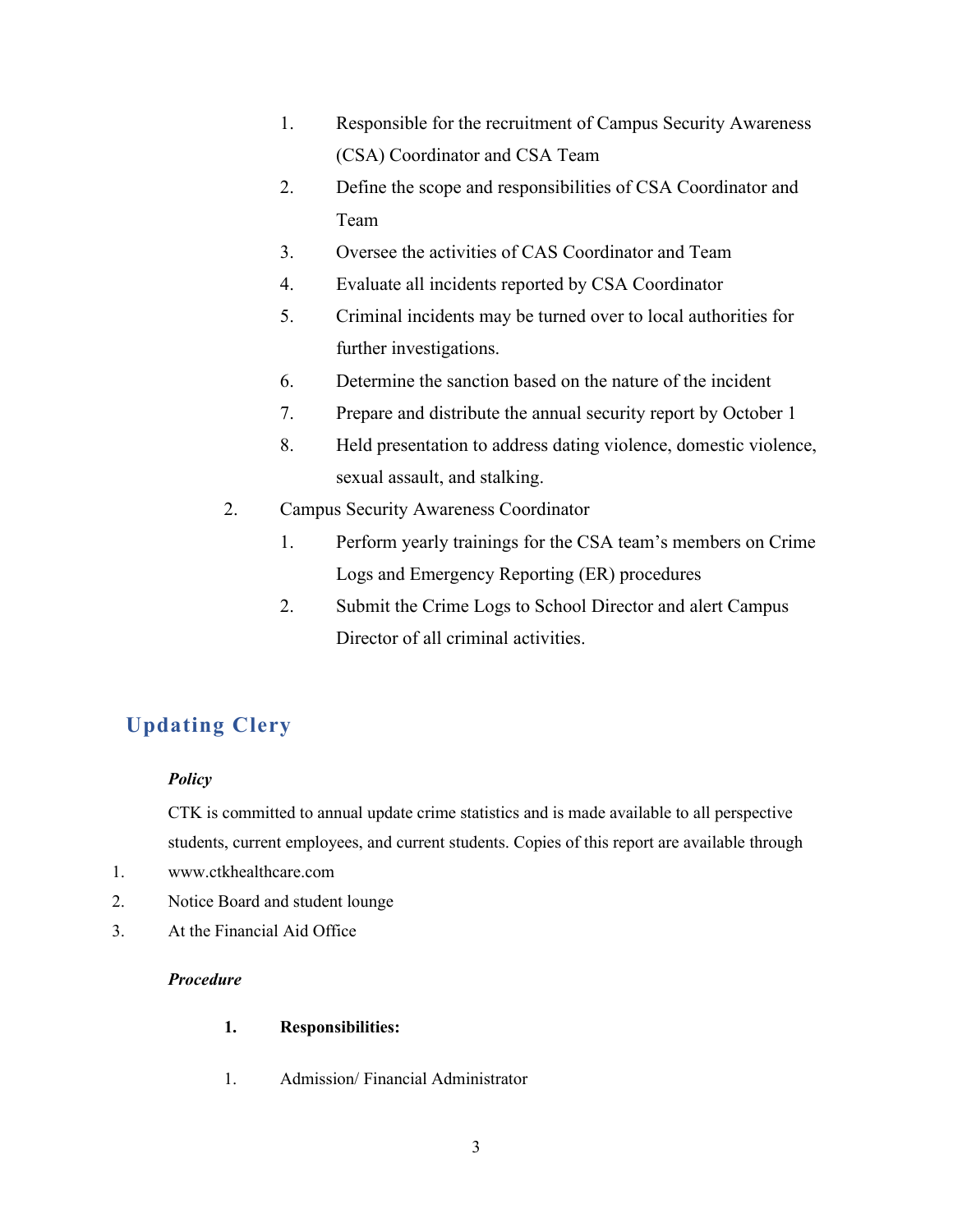- 1. Alert the perspective student of the report during the enrollment process through the enrollment packet.
- 2. Alert current students of the report and it's components and location on the campus and the website or include in enrollment package.
- 2. School Director
	- 1. Revise and review Crime Logs from the Crime Security Awareness Coordinator no later than July 1 of each year
	- 2. Contact local law enforcement department with a formal request via email or postal mail service requesting a crime report for the geographical location of CTK
	- 3. Based on the information retrieved, compile a report with the most 3 completed years updated.
	- 4. Send out notifications to all employees and students of the newly reported report via email and text messaging
	- 5. Release the report by Oct. 1 of each year.

# Violence Against Women Act (VAWA)

## **Violence Against Women Act Policy**

The Violence Against Women Reauthorization Act of 2013 (Pub Law 113-4)(VAWA) signed into law by President Obama on March 7. The HEA defines the new crime categories of domestic violence, dating violence, and stalking in accordance with section 40002(a) of the Violence Against Women Act of 1994 as follows:

"Domestic violence" means a "felony or misdemeanor crime of violence committed by—

- 1. A current or former spouse or intimate partner of the victim,
- 2. A person with whom the victim shares a child in common,
- 3. A person who is cohabitating with or has cohabitated with the victim as a spouse or intimate partner,
- 4. A person similarly situated to a spouse of the victim under the domestic or family violence laws of the jurisdiction receiving grant monies [under the VAWA],
- 5. Any other person against an adult or youth victim who is protected from that person's acts under the domestic or family violence laws of the jurisdiction"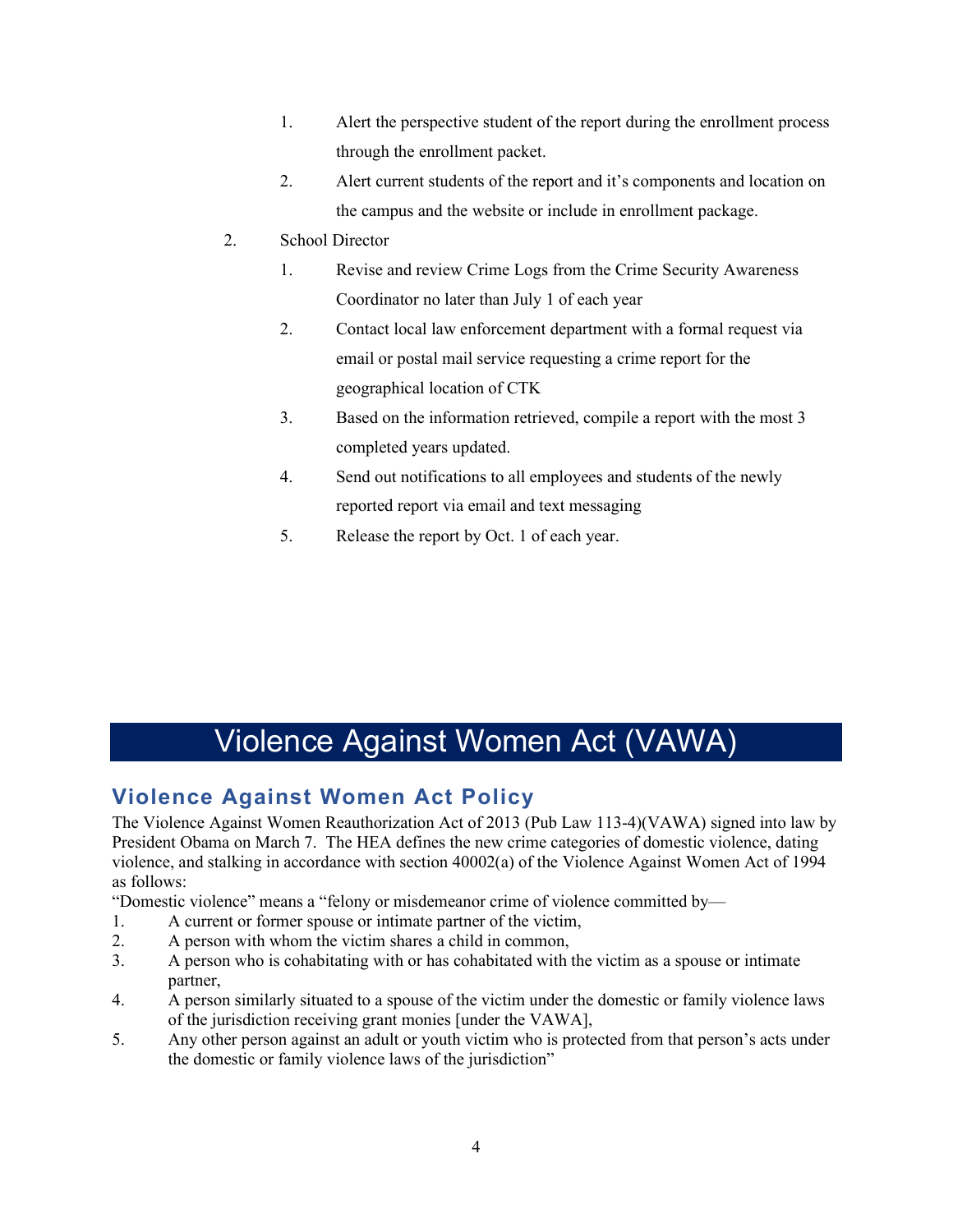**In the event of a crime act of this nature, all information will be held in the strict confidence. Only information pertain to the incident will be disclosed to the personnel or law enforcement on an as needed basis. The victim must sign a FERPA to release information to other parties (family members etc.).**

CTK is committed to providing options, support and assistance to victims/ survivors of sexual assault, domestic violence, dating violence, and stalking

#### 1. **Responsibilities:**

*Please report any known criminal offenses occurring on campus to the school administration* 

School Director, in the absence of the School Director, individuals should seek out any CTK staff member.

- 1. The Institution encourages all students and employees to be responsible for their own security and the security of others.
- 2. In the event a sex offense should occur on campus; the victim should take the following steps:
- 1. Report the offense to the school administration.
- 2. Preserve any evidence as may be necessary to the proof of the criminal offense.
- 3. Request assistance, if desired, from school administration in reporting the crime to local law enforcement agencies.
- 4. Request a change in the academic situation if necessary.

# VAWA Disciplinary Hearings

## **VAWA Disciplinary Hearings Policy**

Any disciplinary action related to alleged sexual assault will be based on the findings of the law enforcement agency investigating the facts pertaining to the crime and other mitigating circumstances.

Information for crime victims about disciplinary proceedings. The institution will disclose the results of any disciplinary proceedings conducted by the institution against a student who is the alleged perpetrator of such crime or offense, upon written request by the alleged victim and the accuser of any crime of violence, or a non-forcible sex offense, (alleged dating violence, domestic violence, sexual assault, or stalking as defined in 34 CFR 668.46(a). The information will be released to the next of kin of the alleged victims in case of his/her decease because of the crime or offense. This provision applies to any disciplinary proceeding conducted by CTK on or after January 2013.

CTK is committed to provide a prompt, fair, and impartial disciplinary proceeding in which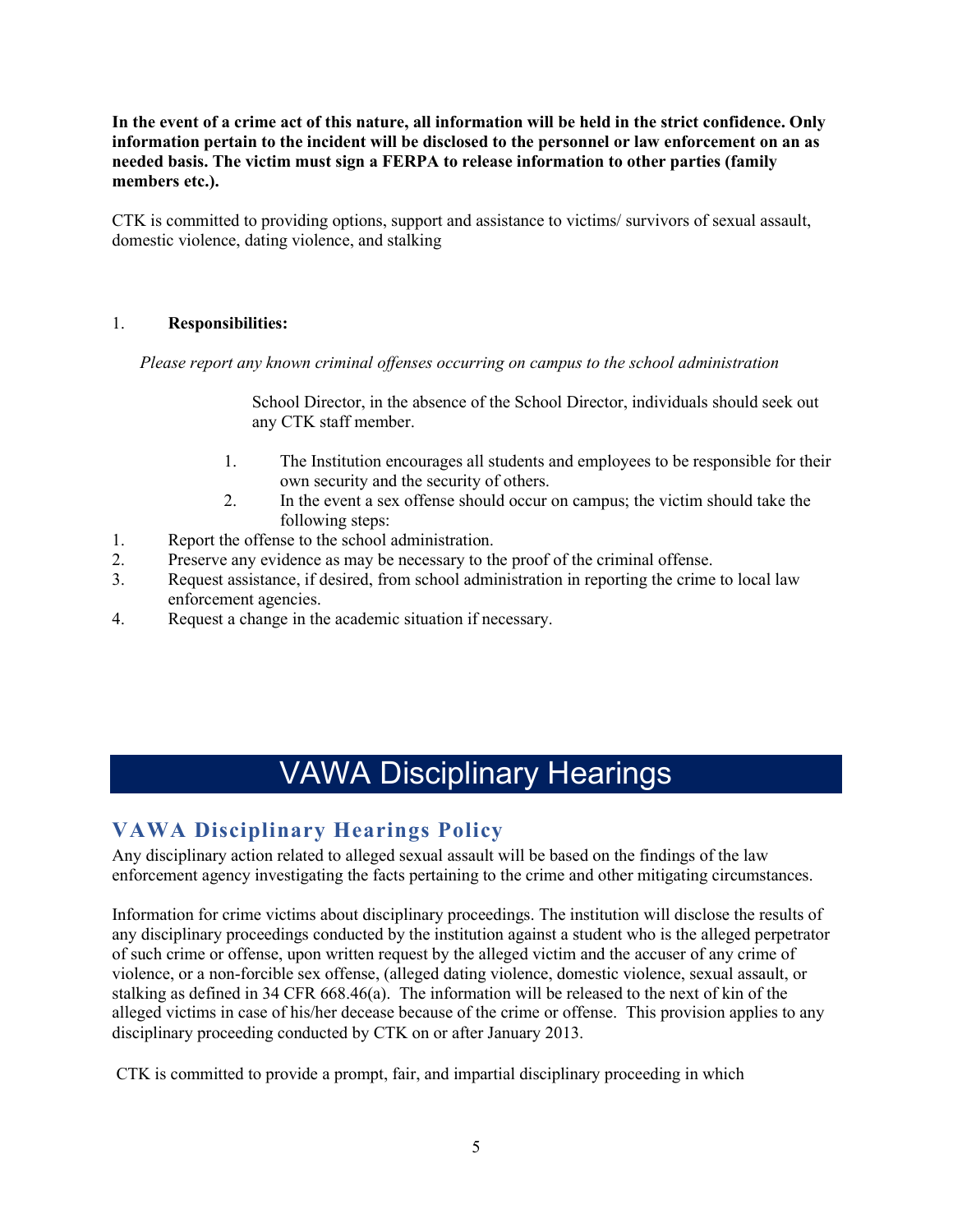(1) officials are appropriately trained conflict of interest or bias for or against the accuser or the alleged person;

(2) both the accuser and the alleged have equal opportunities to have others present, including an advisor of their choice;

(3) the accuser and the alleged receive simultaneous notification, in writing, of the result of the proceeding and any available appeal procedures;

(4) the proceeding is completed in a reasonably prompt timeframe;

(5) the accuser and alleged are given timely notice of meetings at which one or the other or both may be present; and

(6) the accuser, the alleged, and appropriate officials are given timely access to information that will be used after the fact-finding investigation but during informal and formal disciplinary meetings and hearings.

## **VAWA Disciplinary Hearings Procedure**

#### **5. Responsibilities:**

- 1. Student
	- 1. File a formal complaint via writing, video, or verbally
	- 2. Alleged will be notified in writing or verbally of alleged crime
- 2. School Director
	- 1. Report allegation to official authorities at CTK and/ or law enforcement (may be optional)
	- 2. CTK/or Law enforcement conducts a full investigation of allegations along with collection of evidence
	- 3. Possible sanctions of alleged students during investigation may include suspensions, Leave of Absence, or change in program section until investigation is complete.
	- 4. Victim may have the option of utilizing Victim Rights (see rights on Financial Aid website)
	- 5. Based on the findings made by law enforcement or CTK, a written notice will be issued to the alleged or victim

# VAWA Collecting Data

#### **VAWA Collecting Data Policy**

Campus Security Awareness Team members are defined as an individual or individuals who have responsibility for campus security but who do not constitute a campus police department or campus security department. CSA's Coordinator and/ or team members are responsible for documenting all crimes on official log and reporting them to the CSA Coordinator. These individuals collect data throughout the year on activities that fall under the VAWA and Campus Crime Reports. They are assigned by the School Director.

#### **VAWA Collecting Data Procedure**

The purpose is to gather data and documentation of crimes.

#### **2. Responsibilities:**

1. Campus Security Awareness Team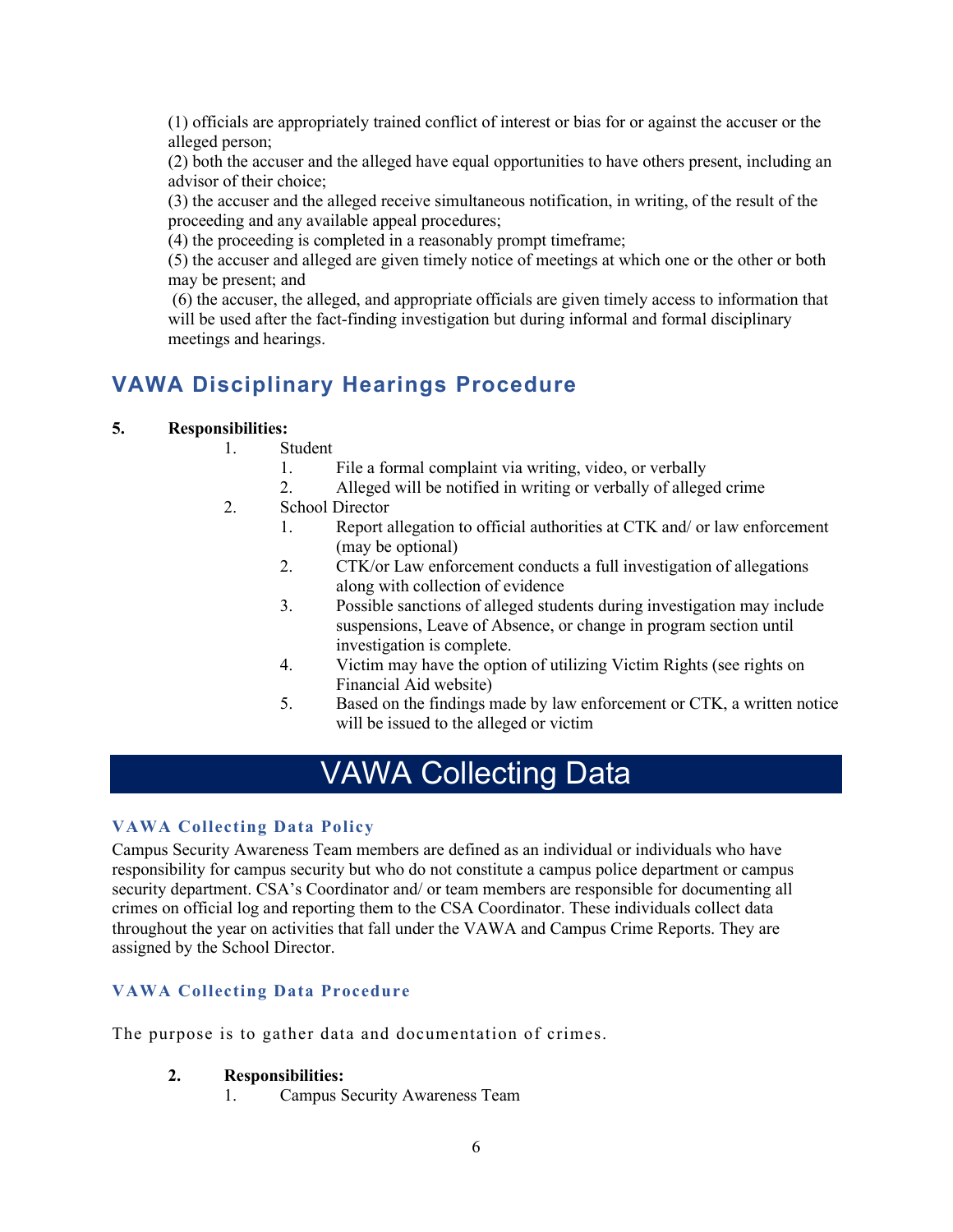- 1. Collect data yearly via Crime logs
- 2. Submit logs to School Director monthly
- 2. School Director
	- 1. Reviews the logs
	- 2. Ensures that all incidents have been reported to local officials
	- 3. Contacts the local law enforcement by July each year via email for the information for the annual report
	- 4. Compile the information for the annual report
	- 5. Updates the information
	- 6. Submits by October 1 to Clery department, current students, and employees.

# VAWA Prevention and Awareness

## **VAWA Prevention & Awareness Policy**

CTK will conduct yearly school wide event each Spring that incorporates information on the Sexual Violence and Violence Against Women. It offers resources and information on how to protect and protect others who may be a victim of criminal activity.

## **VAWA Prevention & Awareness Procedure**

#### **3. Responsibilities:**

- 1. Financial Aid Administrator
	- 1. Contacts the local battered women's shelter or qualified counselor to schedule a presentation to address the students during an assembly.
	- 2. Place order to any promotional items at least a month in advance, if desired
	- 3. Ensure that each students and employee signs the sign in sheet.

#### 2. Instructors

- 1. Prepare lesson plans to incorporate 1 hour for a presentation on Sexual Violence and Violence Against Women
- 3. School Director
	- 1. Keeps copies of sign in sheets and documents of presentation in Director's office.

# Emergency Response & Evacuation Procedures

# FSA Assessments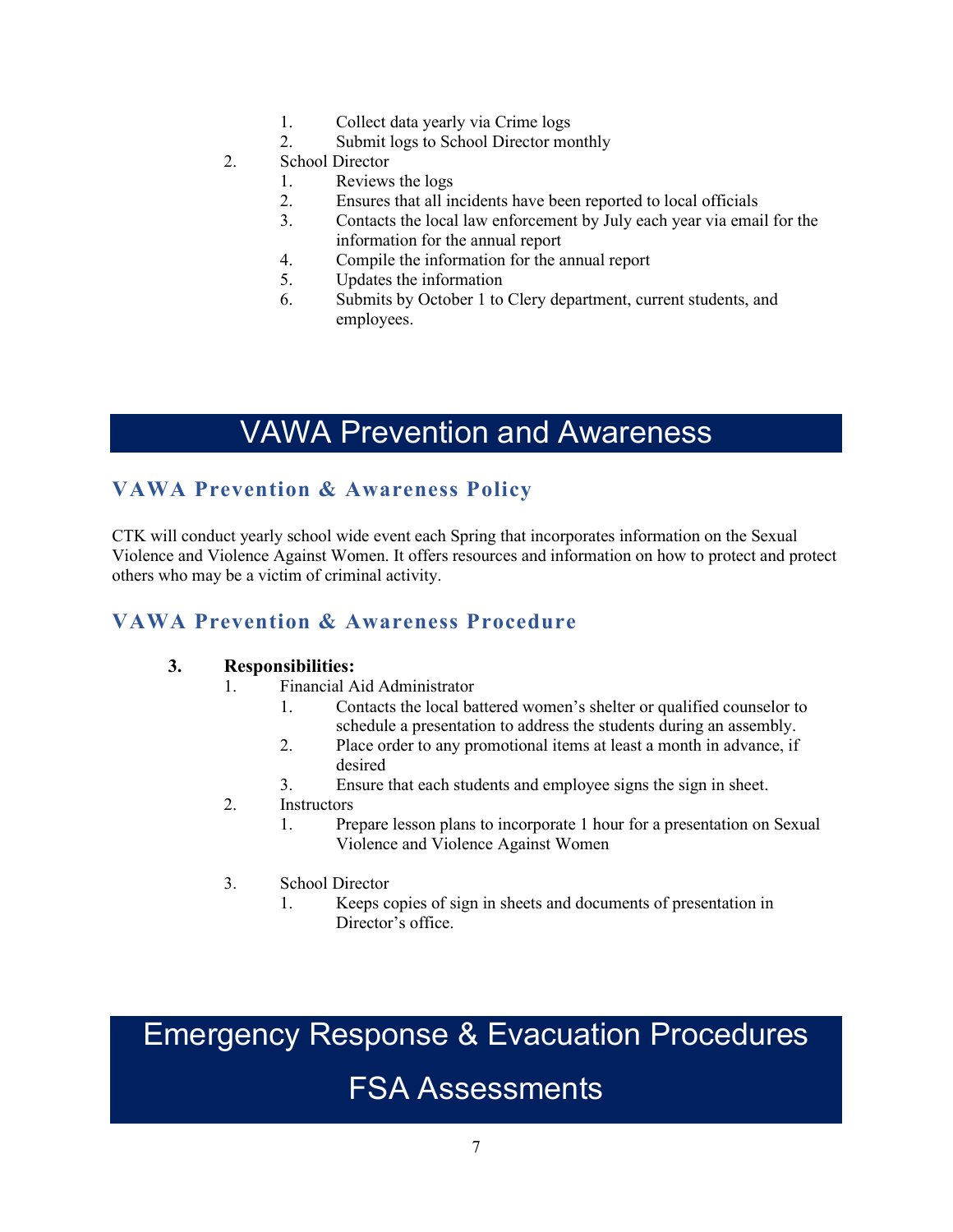## **Emergency Response & Evacuation Procedures FSA Assessments Policy**

Each instructor in class is responsible to take the lead of his/her class for the safe and orderly evacuation process during an emergency evacuation. Other instructors not in class should assist with any evacuation process. All instructors are responsible for preventing panic, control, and calm leadership during the emergency evacuation period. Everyone should consider he guidelines below:

## **Emergency Response & Evacuation Procedures FSA Assessments Procedure**

#### **Fire**

- 1. All parties are notified of a Fire Emergency by the building fire alarm/ and or verbal drill
- 2. All Instructors are to immediately obtain Walkie Talkies/ and/ or announce verbally and begin vacating from the building
- 3. All instructors and students are to immediately exit to the nearest and safest exit door.
- 4. Once all persons are exited, everyone should move to the parking lot away from the building.
- 5. Instructors should immediately take role to ensure all students are accounted for using Texas Healthtech Institute walkie talkies and/ or gradebooks.
- 6. Once emergency staff gives clearance, all parties will be allowed to exit or enter the building.

#### *Weather*

7. All instructors and staff members should move to the middle of building away from all windows. This procedure should be done until all is clear it is safe to either exit the building or return to designated classroom.

# Timely Warning & ER Notifications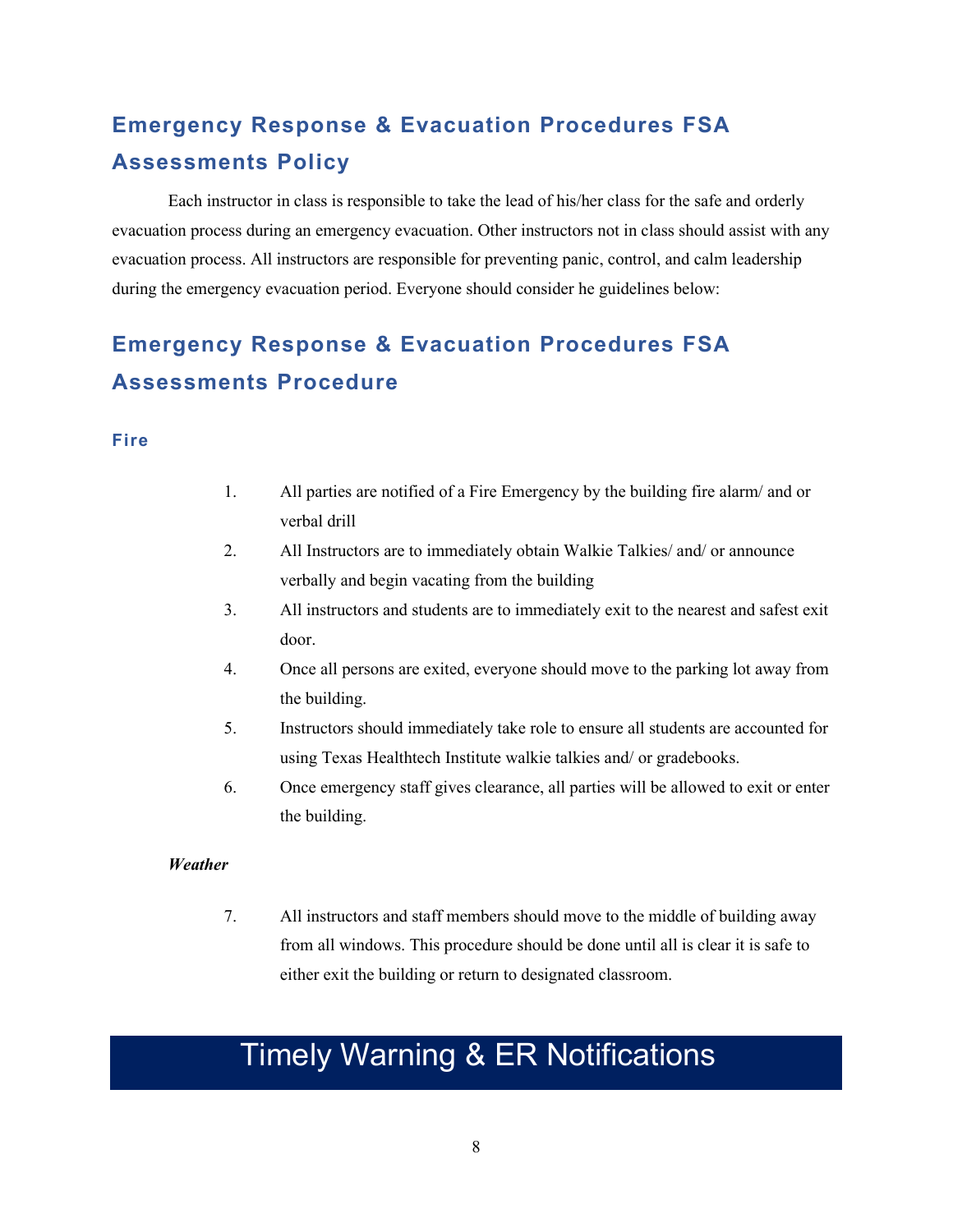### **Timely Warning & ER Notifications Policy**

Colleges and universities should compliance with "Timely warnings and emergency notifications" of federal Clery Act to inform the school community about threats that a serious crime is going or may repeated. CTK notifies these warnings to school community via email, institutional texting system, letter or phone.

A school must report the crimes on campus to the campus community to prevent future similar crimes that includes campus come statistics such as arson, robbery, burglary, motor vehicle, theft, aggravated assault, criminal homicides, and sex offenses when considered as threat to the campus community.

The institution must follow the emergency notification procedures in case there is an immediate threat to health and safety of students and employees. The school needs to provide enough follow up information to the school community. However, CTK follows its emergency notification procedures, the institute is not required to issue a timely warning for the same circumstances.

#### **Timely Warning & ER Notifications Procedure**

#### **4. Responsibilities:**

- 1. School Director
	- 1. Will issue a timely warning in the event of emergency situations via text and voice messages through Texas Healthtech Institute email and/or phone.
	- 2. Will issue Test text and voice notifications via twice a year. This will be conducted once in the Spring and once in the Summer
		- 1. Student will be notified of the test 1 week prior to the test
		- 2. If the test is unsuccessful,
- 2. Students
	- 1. If the test is unsuccessful, the students will notify the Director to update or trouble shoot reason for failed test.
- 3. Financial Aid Administrator
	- 1. Will update the student's record
	- 2. Notify the School Director of the update via private message
- 4. School Director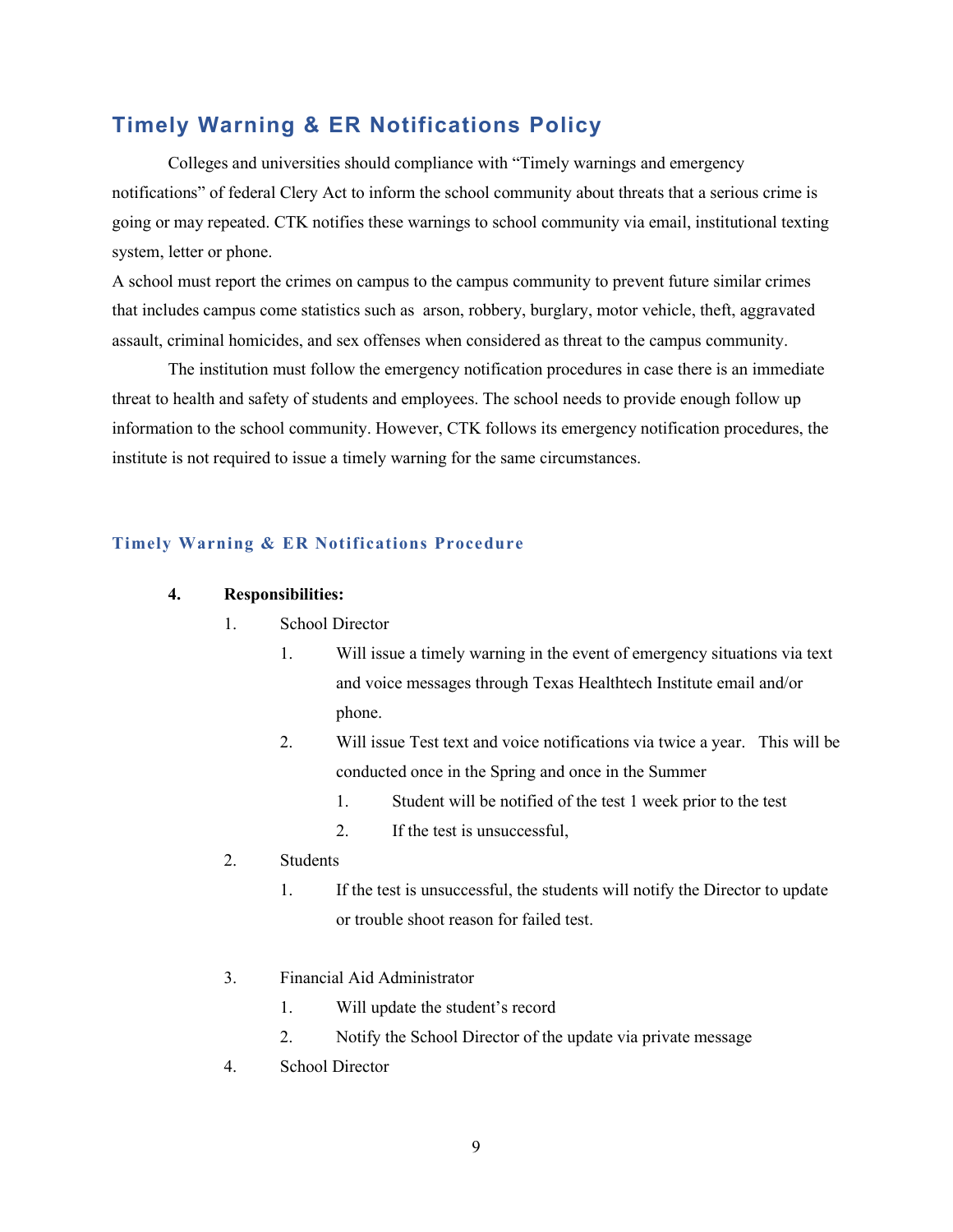**1.** Submit an additional timely notification test to students who updated their information**.** 

## Emergency Health and Safety Plan for students, employee, and visitors

CTK has a responsibility to maintain a safe and healthy environment including emergency plan for students, employee and visitors while they are on campus. This plan outlines the procedures to follow in case of sickness, accidents, or emergency health care needs that arise while on campus. CTK does not have health services located on the campus; however, hospitals, clinics, and physicians are located nearby. Students with communicable diseases may be prohibited from registering for classes when health records indicate that his/her attendance would be detrimental to the health and safety of staff and other students with whom the student may meet. Students who have significant health problems or limitations may be required to submit a report of medical examination prior to initial registration.

#### **Outline of activities and the person responsible**

Following are the outline and the person responsible to take care of the outlines that falls under the plan

#### **1. Basic First Aid**

Basic first aid supplies are available for student use in the front office and student phone area. First aid kits are equipped with supplies such as Band-aids and minor wound care materials. Any person in campus unable to locate the proper first aid supplies, please report to the student services coordinator or the business office know so that kits can be located and restocked as needed.

#### **2. Accident, biohazard & Health /Safety Emergencies**

Steps to follow: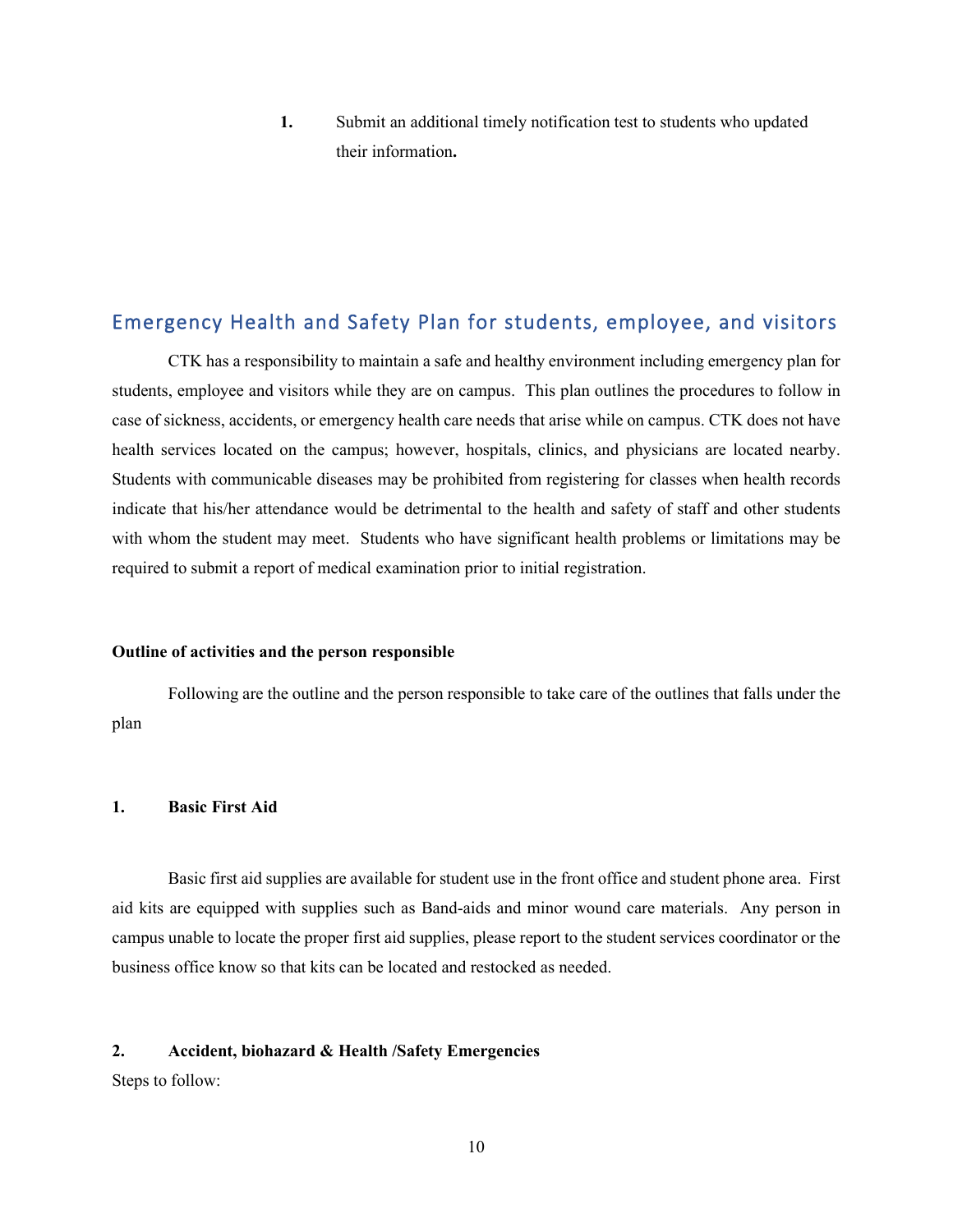- 1. Any persons in the facility report his/her sickness, accidents and emergencies immediately to the student services coordinator or Emergency Safety Contact person or the instructor in the class.
- 2. The student service coordinator or Emergency Safety Contact person will assess the situation and determine the appropriate course of action.
- 3. If necessary, the CAO or his designee or student service coordinator will call 911 for further assistance.
- 4. If the student is conscious and refuses treatment, the executive director or his designee will notify an emergency contact noted in the student's file.
- 5. After the emergency is over, the student service coordinator will be responsible for investigating the incident and completing an incident report.
- 6. Upon calling 91l, information on the accident victim, type and location of injury, location of accident and phone number should be provided.
- 7. Do not move the student if there appears to be a head, neck, or back injury due to a fall.
- 8. If the student needing assistance cannot walk and needs assistance, the area where the student is located should be cleared. Keep the student as calm and comfortable as possible.
- 9. Stay with the student needing assistance until medical help arrives.
- 10. Only trained personnel should provide medical assistance to the student on school property.
- 11. If needed, a member of the crisis management team will contact the parent, guardian, or partner of the student.

Note: If a student is transported via ambulance or life squad, the student is responsible for the cost.

#### **12. Weather Conditions**

In the case of an emergency while school is in session, the executive director has the authority to assess the situation and act accordingly. For emergencies occurring when school is closed, the executive director will assess the situation and determine whether classes will be held. If classes are cancelled, the CAO or facility coordinator will notify the media to make the announcement of delay in opening the class or school closing. In making such decision, the facility coordinator may rely on neighborhood colleges and school districts decision. It is the responsibility of facility coordinator to notify Instructors who will contact students residing out of the receiving area of the local media.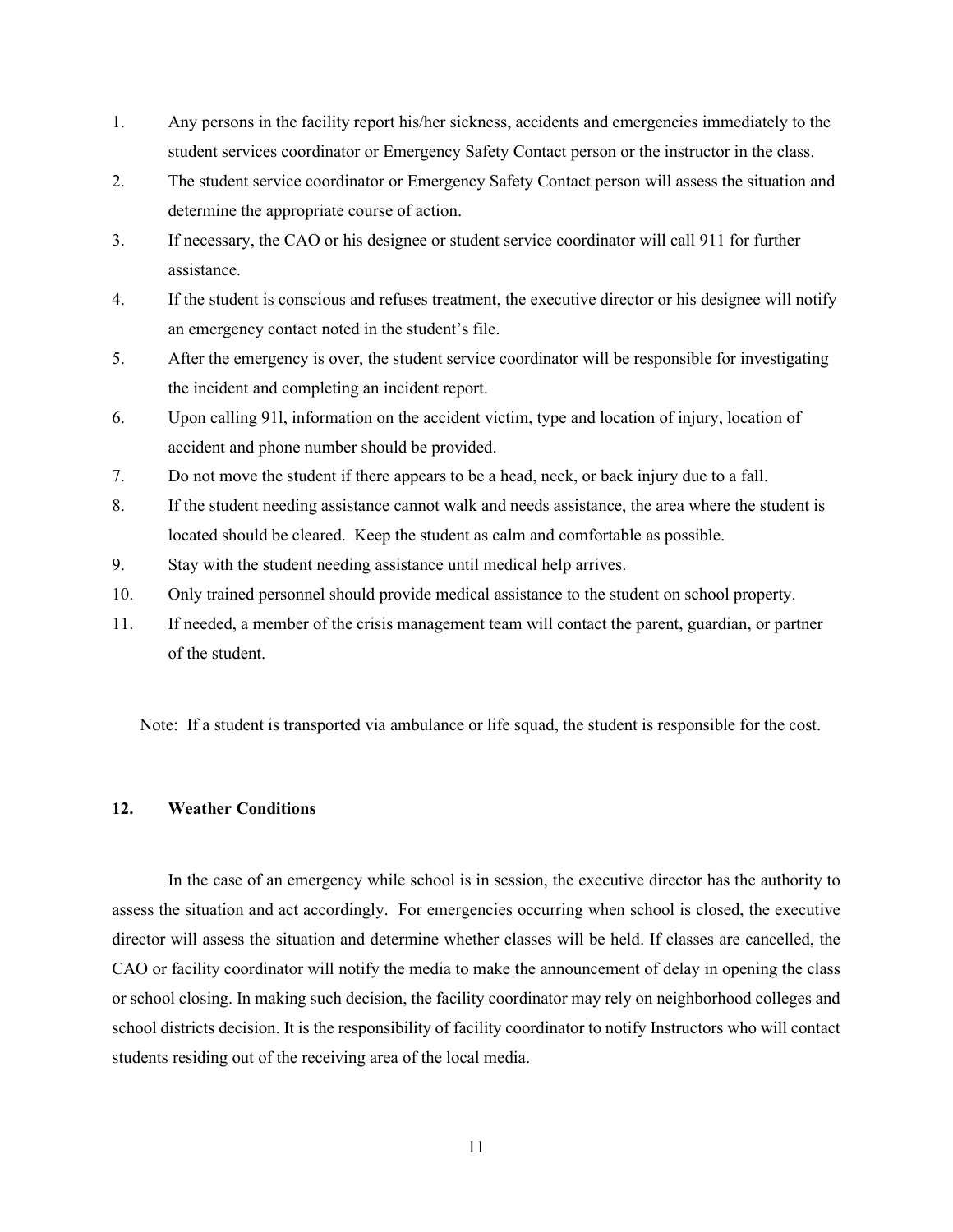All instructors and staff members should move to the middle of building away from all windows. This procedure should be done until all is clear it is safe to either exit the building or return to designated classroom

#### **13. Student Campus Security Policies**

Students and instructors are encouraged to report crimes to local authorities and to the student service coordinator of the school. In the event of an incident, student service coordinator should be called immediately to investigate and notify authorities if warranted.

Develop habits that insure security. For example, always keep cash property secured. Know the location of all alarms and fire extinguishers and know how to use them. Make sure that the entrance of the school is well lit

#### **Before leaving the premises.**

Notify any visitors who might visit you with the receptionist in the front lobby before entering any part of the facility.

Students should keep the photo identification card issued the day of orientation with them at all times.

#### **14. Safety Rules**

Safety is everyone's responsibility. Safety must be given primary importance in every aspect of planning and performing school activities. All the employee report all injuries, regardless of how minor, to the student service coordinator or instructor. Accidents generally occur because individuals fail to follow the proper safety rules. By following the safety rules listed below, you will minimize your chances of having an accident while at CTK.

- 1. Avoid overloading electrical circuits with too many machines.
- 2. Use flammable items with caution. Always follow the printed procedures on the product.
- 3. Walk—don't run.
- 4. Report sickness, accidents and emergencies of fellow students to the executive director or department chair.
- 5. Ask for assistance when lifting heavy furniture or objects.
- 6. Smoke in designated areas only.